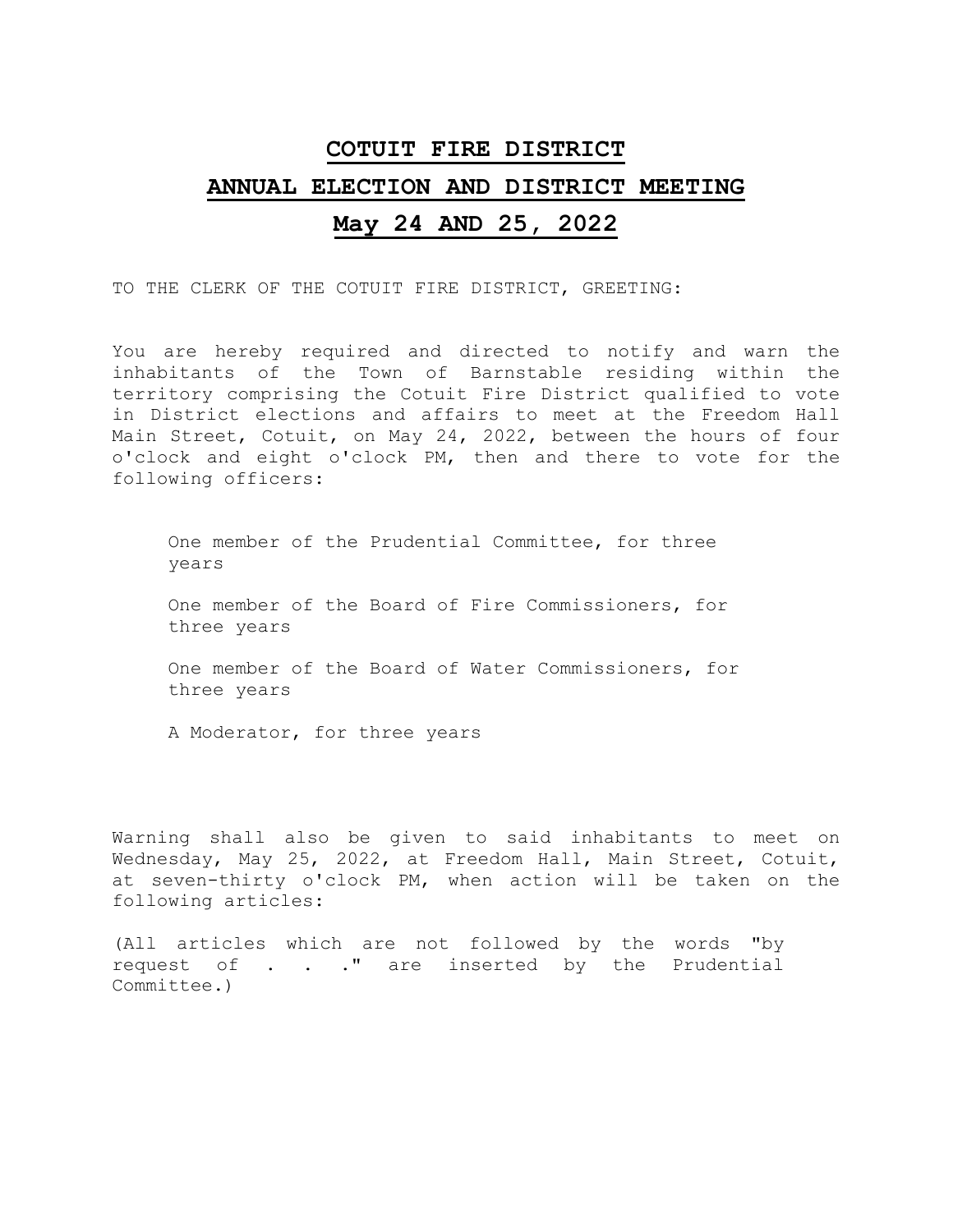**Article 1:** To see if the District will vote to accept the reports of the officers and committees of the District as printed.

**(The Prudential Committee recommends this Article)** 

Article 2: To see if the District will vote to set the annual salaries of the elected officials as follows: Prudential Committee Members, Members of the Board of Fire Commissioners and Members of the Board of Water Commissioners: **\$1,250.00** each; and Moderator: **\$250.00 (The Prudential Committee recommends this Article)** 

**Article 3:** To see if the District will vote to raise and appropriate or transfer and appropriate the sum of **\$45,000**.**00** to establish the reserve fund as provided under Section 5C, Chapter 40 of the General Laws.

**(The Prudential Committee recommends this Article)** 

**Article 4:** To see if the District will vote to raise and appropriate and/or transfer and appropriate:

**\$109,568.00** for the labor and salaries for District's Finance Department; and **\$270.388.00** for the remaining expenses of the Prudential

Committee, to be apportioned approximately as follows: Operating expenses, **\$269,388.00,** and

Miscellaneous, **\$1,000.00** 

for a total appropriation of **\$379,956.00.** 

**(The Prudential Committee recommends this Article)** 

**Article 5:** To see if the District will vote to raise and appropriate and/or transfer and appropriate from available funds and/or borrow and appropriate the sum of **\$5,000.00** for the establishment of a lockbox system for the collection of District Funds.

**(The Prudential Committee recommends this Article**

**Article 6:** To see if the District will vote to raise and appropriate and/or transfer and appropriate from available funds and/or borrow and appropriate the sum of **\$7,400.00** for the Computer upgrades and conducting an independent cybersecurity review of District operations.

**(The Prudential Committee recommends this Article**

Article 7: To see if the District will vote to raise and appropriate and/or transfer and appropriate from available funds and/or borrow and appropriate the sum of **\$17,000.00** for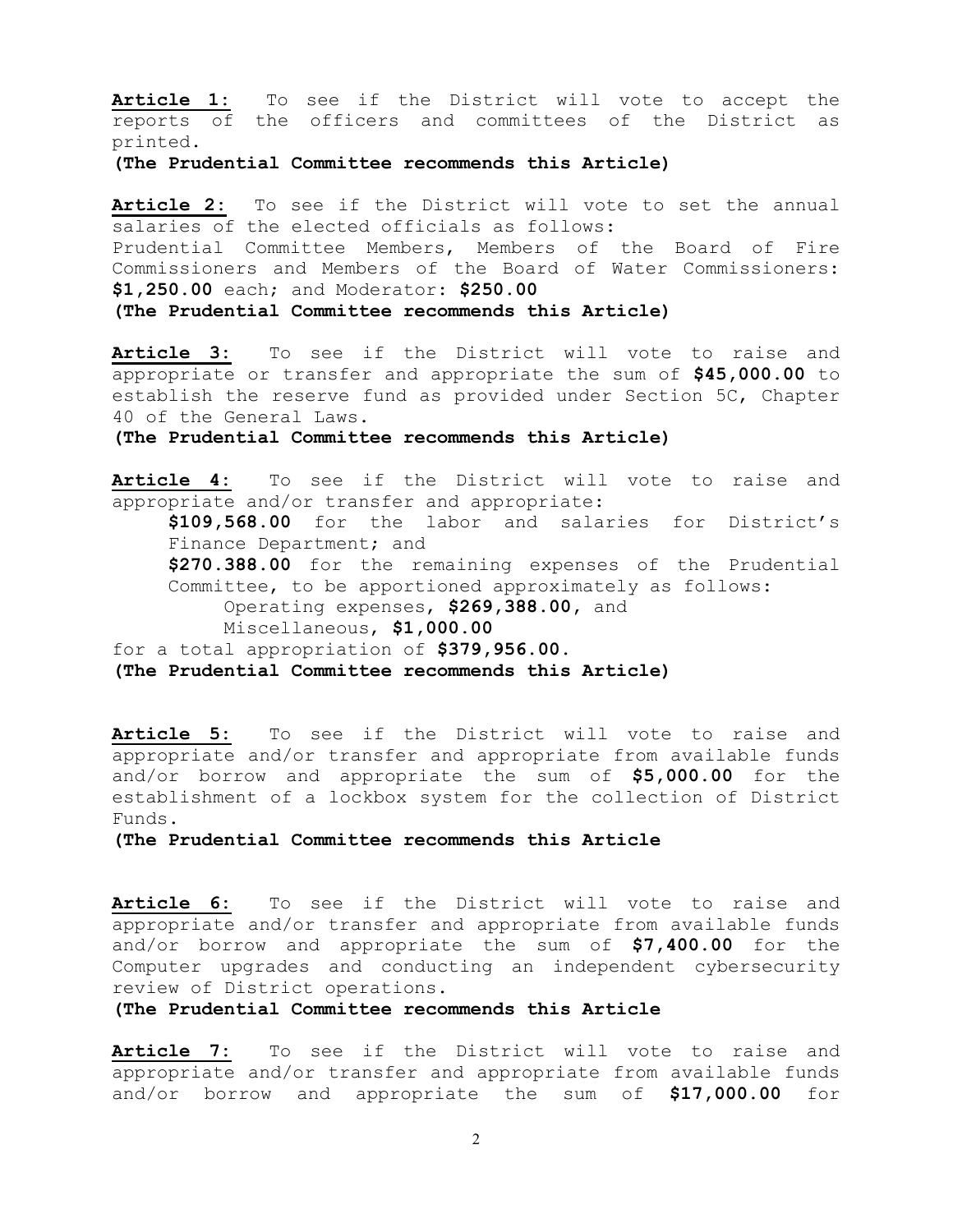digitization and or shredding of District paper records in accordance with State record retention regulations. **(The Prudential Committee recommends this Article**

**Article 8**: To see if the District will vote to raise and appropriate and/or transfer and appropriate: **\$1,899,283.00** for the labor and salaries of District's Fire Department; and **\$359,446.00** for the remaining expenses of the Fire Department, to be apportioned approximately as follows: Maintenance, **\$79,720**.**00**, Operating expenses, **\$278,726**.**00**, and Miscellaneous, **\$1,000.00** for a total appropriation of **\$2,258,729.00**. (By the request of the Board of Fire Commissioners) **(The Prudential Committee recommends this Article)** 

**Article 9:** To see if the District will vote to raise and appropriate and/or transfer and appropriate from available funds and/or borrow and appropriate the sum of **\$345,000.00** for a replacement ambulance.

(By the request of the Board of Fire Commissioners) **(The Prudential Committee recommends this Article)** 

**Article 10:** To see if the District will vote to raise and appropriate and/or transfer and appropriate from available funds and/or borrow and appropriate the sum of **\$5,000.00** for acquisition of a purchasing control system for the Fire Department.

(By the request of the Board of Fire Commissioners)

**(The Prudential Committee recommends this Article)** 

Article 11: To see if the District will vote to raise and appropriate and/or transfer and appropriate: **\$ 31,000.00** for the Water Department for service connections **\$410,774.00** for labor and salaries of the Water Department; and **\$346,885.00** for the remaining expenses of the Water Department, to be apportioned approximately as follows: **\$97,000.00** for maintenance;  **\$248,385.00** for operations; and **\$1,500.00** for miscellaneous expenses for a total appropriation of **\$788,659.00**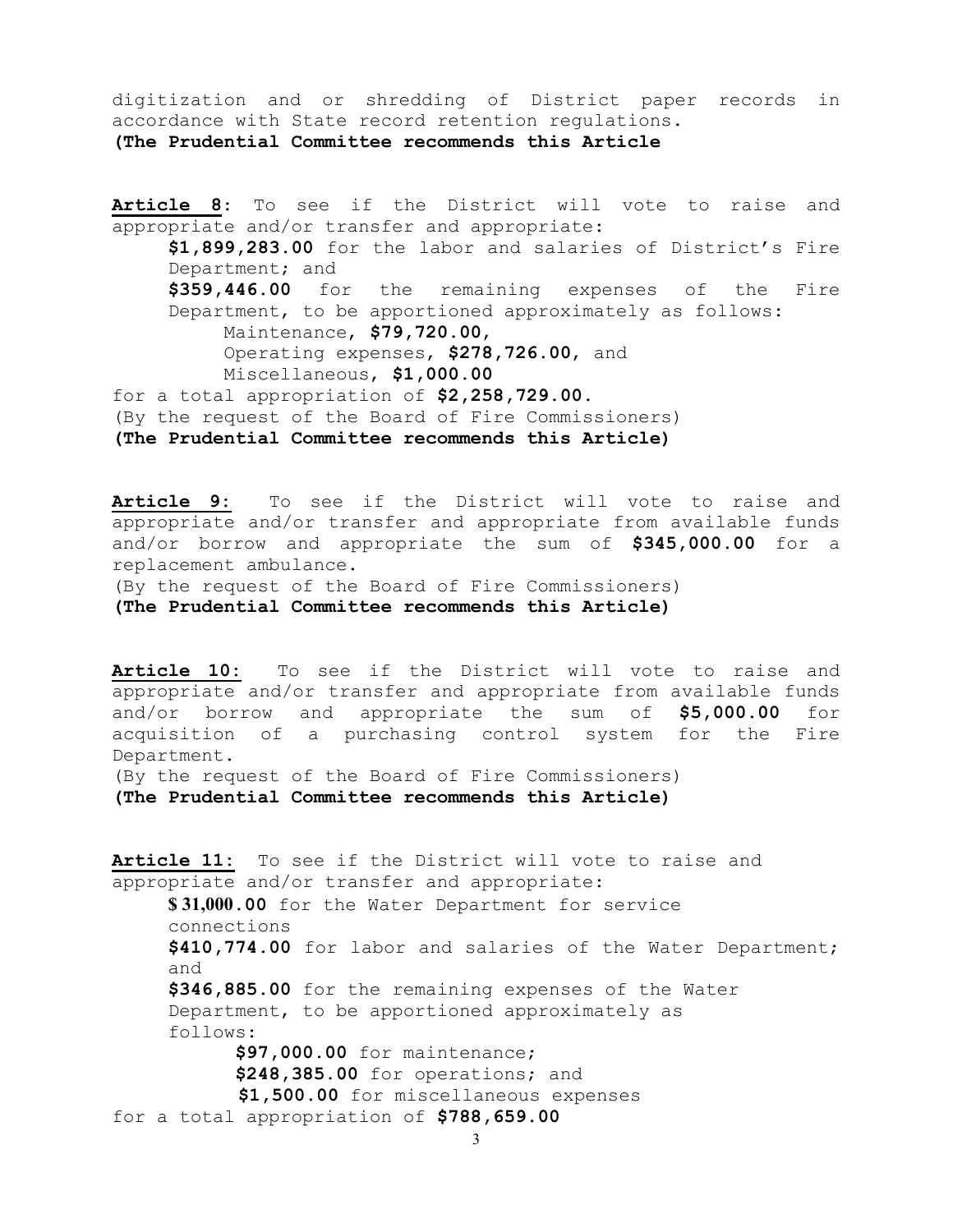(By the request of the Board of Water Commissioners) **(The Prudential Committee recommends this Article)** 

**Article 12:** To see if the District will vote to raise and appropriate and/or transfer and appropriate from available funds and/or borrow and appropriate the sum of **\$16,500.00** for a new billing and customer service software. (By the request of the Board of Water Commissioners) **(The Prudential Committee recommends this Article)** 

**Article 13:** To see if the District will vote to close Article 2017-11, the Water Department Security System which has no unpaid liabilities and transfer a portion of the unspent fund to Article 2023-12 Water Department billing and customer service software. The balance of any unspent funds to be return to the General Fund.

## **(The Prudential Committee recommends this Article)**

**Article 14:** To see if the District will vote to raise and appropriate and/or transfer and appropriate from available funds and/or borrow and appropriate the sum of **\$20,000.00** for testing of well sites and related consultations.

(By the request of the Board of Water Commissioners)

**(The Prudential Committee recommends this Article)** 

**Article 15:** To see if the District will vote to raise and appropriate and/or transfer and appropriate from available funds and/or borrow and appropriate the sum of **\$75,000.00** for a replacement service truck with accessories and equipment and the disposal by sale or trade-in to the truck to be replaced. (By the request of the Board of Water Commissioners)

**(The Prudential Committee recommends this Article)** 

**Article 16:** To see if the District will vote to raise and appropriate and/or transfer and appropriate from available funds and/or borrow and appropriate the sum of **\$65,000.00** for electrical upgrades at pump stations. (By the request of the Board of Water Commissioners) **(The Prudential Committee recommends this Article)** 

**Article 17:** To see if the District will vote to raise and appropriate and/or transfer and appropriate: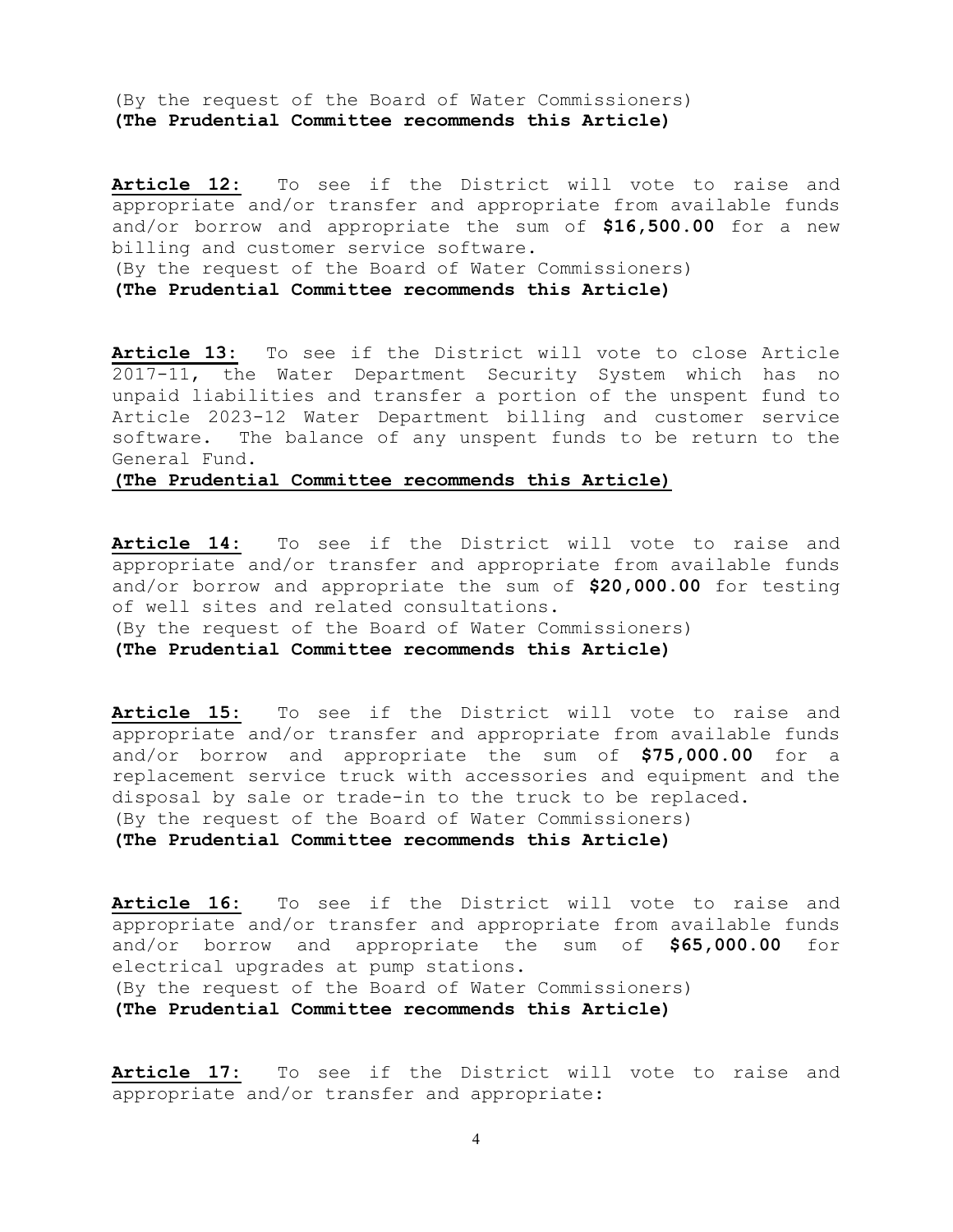```
$5,580.00 for the labor and salaries for District Buildings 
    Maintenance; and 
     $20,950.00 for the remaining expenses of the Prudential 
    Committee, to be apportioned approximately as follows:
         Maintenance, $13,100.00,
         Operating expenses, $7,750.00, and 
         Miscellaneous, $100.00 
for a total appropriation of $26,530.00. 
(The Prudential Committee recommends this Article)
```
**Article 18:** To see if the District will vote to raise and appropriate and/or transfer and appropriate from available funds the sum of **\$7,400.00** to maintain the streetlights of the District.

**(The Prudential Committee recommends this Article)** 

**Article 19:** To see if the District will vote to raise and appropriate and/or transfer and appropriate from available funds the sum of **\$25,000.00** to support the Maintenance of the Cotuit Library.

**(The Prudential Committee recommends this Article)** 

**Article 20:** To see if the District will vote to raise and appropriate and/or transfer and appropriate from available funds *and/or borrow and appropriate* the sum of **\$387,160.00** for payment of principal and interest.

**(The Prudential Committee recommends this Article)** 

**Article 21:** To see if the District will vote to raise and appropriate and/or transfer and appropriate from available funds *and/or borrow and appropriate* the sum of **\$886,066.00** for the purpose of paying employee/other post-employment benefits. **(The Prudential Committee recommends this Article)** 

**Article 22:** To see if the District will vote to raise and appropriate and/or transfer and appropriate from available funds the sum of **\$435,000.00** for the Stabilization Fund as provided under Section 5B, Chapter 40, of the General Laws. **(The Prudential Committee recommends this Article)** 

**Article 23:** To see if the District will vote to raise and appropriate and/or transfer and appropriate from available funds the sum of **\$45,960.00** for the Water Department Stabilization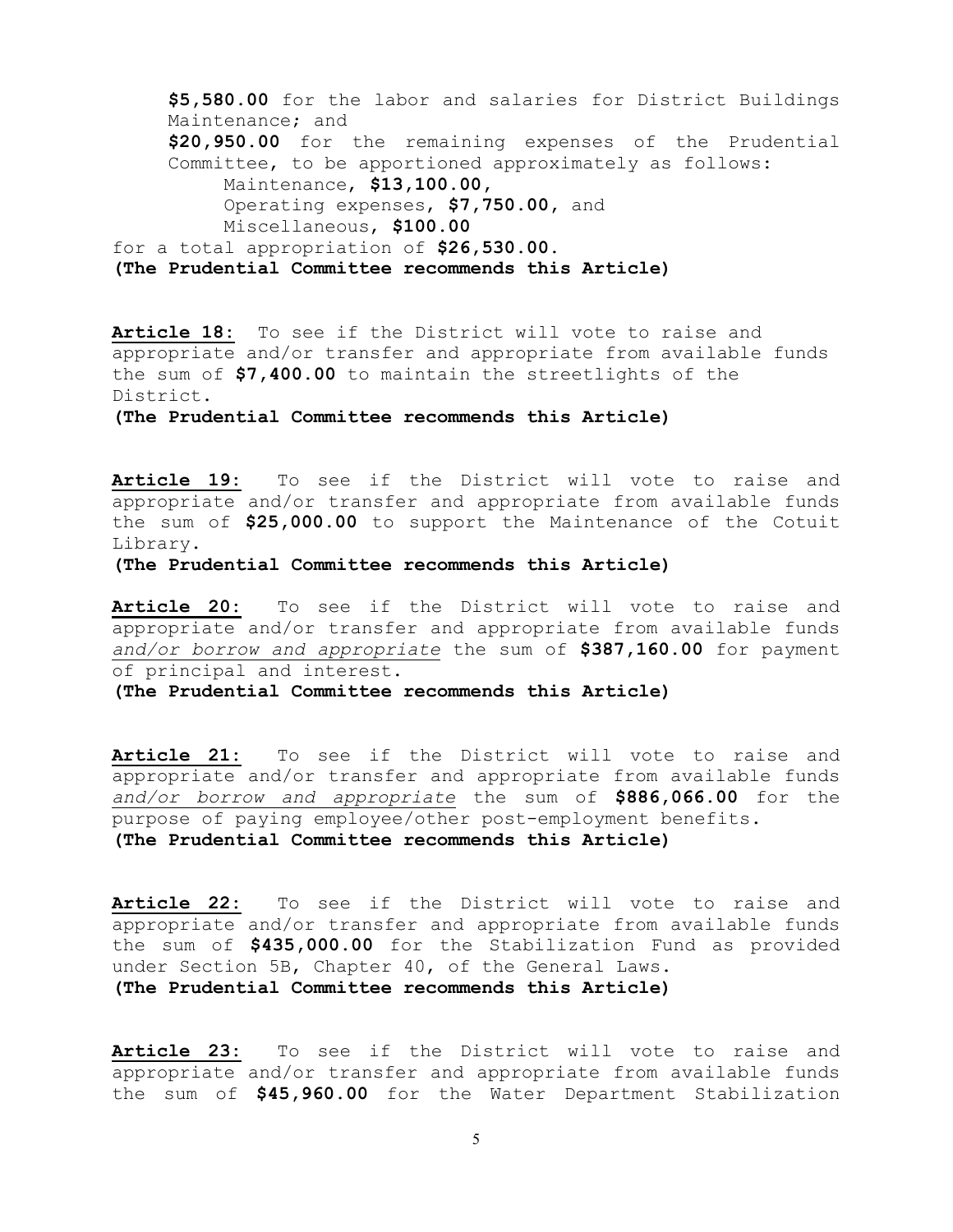Fund as provided under Article IX, Section 5 of the District By-Laws

**(The Prudential Committee recommends this Article)** 

**Article 24:** To see if the District will vote to raise and appropriate and/or transfer and appropriate from available funds the sum of **\$28,000** for an environmental study of the property known as the Cotuit Elementary School at 140 Old Oyster Road in Cotuit

**(The Prudential Committee recommends this Article)** 

**Article 25:** To see if the District will vote to revise the District By-laws, Article 1, Section 1: by changing the last sentence to read "and an appointed Clerk" and "an appointed Treasurer".

Currently, Article 1, Section 1: reads ": The officers of the Cotuit Fire District shall consist of a Moderator, a Prudential Committee of three members, a three-member Board of Water Commissioners, a three-member Board of Fire Commissioners, a Clerk, and a Treasurer.

After the change if adopted the Section shall read: The officers of the Cotuit Fire District shall consist of a Moderator, a Prudential Committee of three members, a three-member Board of Water Commissioners, a three-member Board of Fire Commissioners, "an appointed Clerk, and an appointed Treasurer".

**(The Prudential Committee recommends this Article)** 

**Article 26:** To see if the District will vote to revise the District By-laws, Article 1, Section 2: by adding the word "elected" before "officers".

The sentence now reads "All officers of the District shall serve for three years or until their successors are chosen and qualified."

After the change if adopted the sentence shall now read. All "elected" officers of the District shall serve for three years or until their successors are chosen and qualified. **(The Prudential Committee recommends this Article)** 

**Article 27:** To see if the District will vote to revise the District By-laws, Article VI, Section 2: add the following at the end. "The Annual report shall consist of a Roster of Elected Officials; The Report of the Clerk, including the report of the prior Annual Meeting and Warrants, plus any Special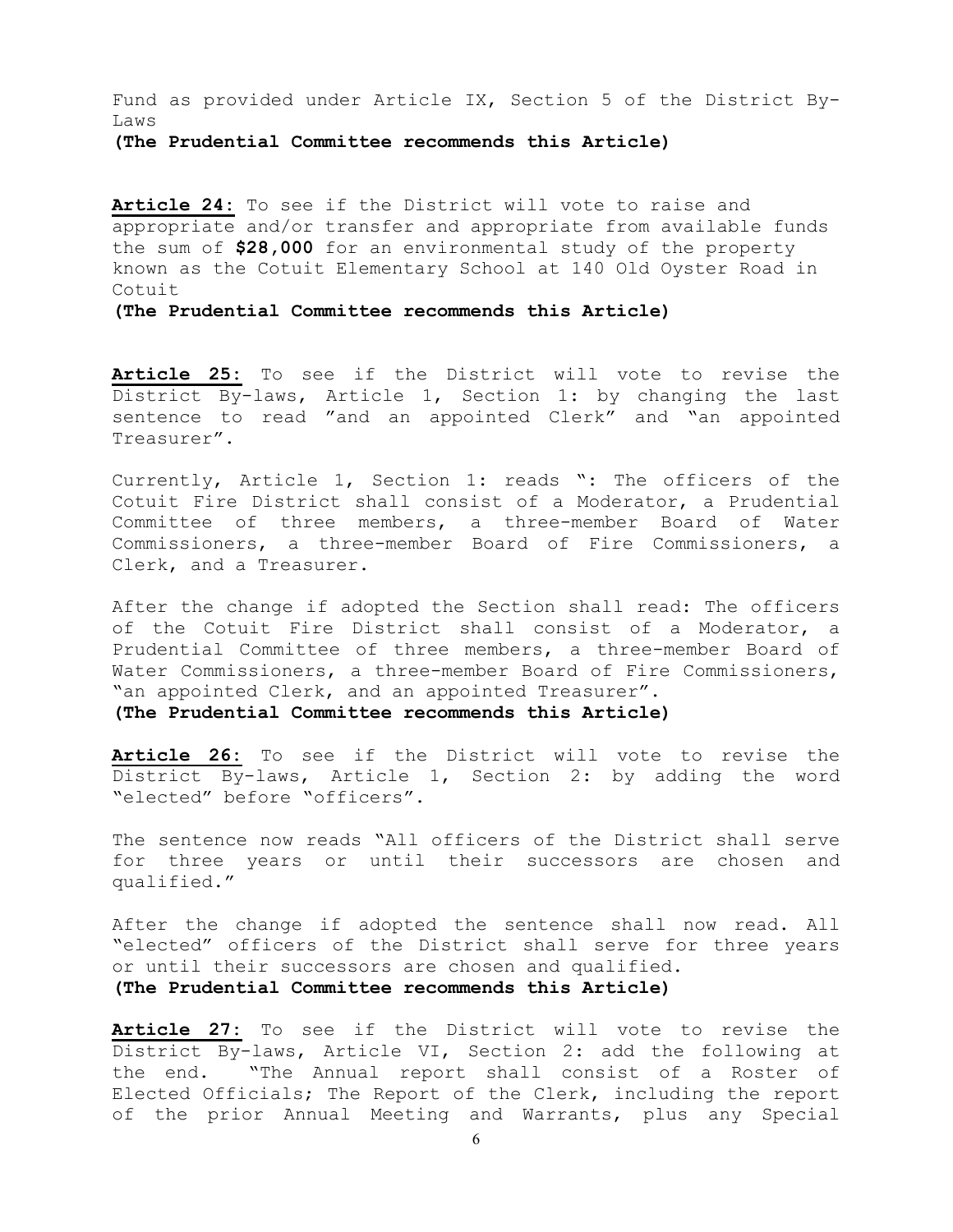Meetings of the District, Prudential Committee Annual Report; Board of Water Commissioners Annual Report; Board of Fire Commissioners Annual Report and Mission Statement; Report of the Treasurer; and any other matter deemed to be of interest to the Citizens of the District."

**(The Prudential Committee recommends this Article)** 

**Article 28:** To see if the District will vote to revise the District By-laws, Article XI, Section 11 by deleting "citizens of the District" and replacing it with "individuals".

The Section now reads: The Prudential Committee, The Board of Fire Commissioners, and the Board of Water Commissioners may from time to time appoint a panel of citizens of the District to act as an ad hoc committee to study and advise on subjects of interest to the District.

After the change the Section shall read: The Prudential Committee, The Board of Fire Commissioners, and the Board of Water Commissioners may from time to time appoint a panel of "individuals" to act as an ad hoc committee to study and advise on subjects of interest to the District.

**Article 29:** To see if the District will vote to revise the District By-laws Article XI, Section 6: by deleting "annual" and replacing it with "biennial or as otherwise required" in the first sentence; deleting" annual" and replacing it with "biennial" in the second sentence; deleting "each year" and replacing it with "every other year" in the second sentence; and deleting "during the fiscal year and replacing it with "every other year" in the last sentence.

The Section now reads; There shall be a standing committee for the purpose of reviewing the by-laws of the District on an annual basis and to make recommendations in the form of articles in the warrant whenever they deem changes or additions to the by-laws are appropriate. This committee shall be composed of one member of the Prudential Committee, one member of the Board of Fire Commissioners, one member of the Board of Water Commissioners, and two at large members of the District who shall be appointed on an annual basis by the Moderator, said appointments to be made each year at the time of the Annual Meeting or subsequent to the Annual Meeting should no District citizens volunteer before said Meeting. The Committee shall conduct meetings at least once during the fiscal year and additionally as required.